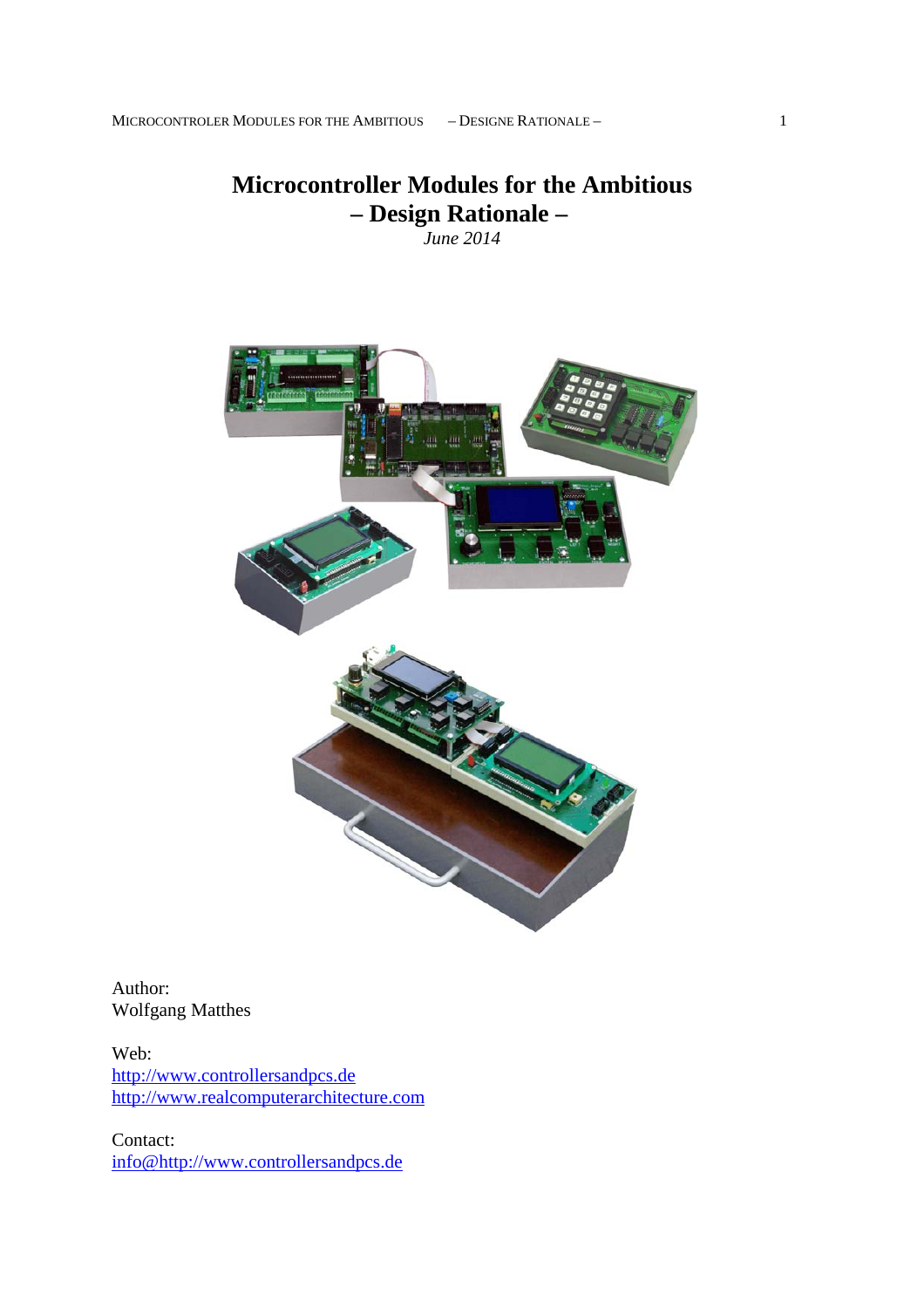The market seems to be saturated with small, inexpensive microcontroller boards, starter kits and the like. Arduino, Digilent, EBlocks, Eloxol, Parallax, and Velleman are just a few examples of trade marks and manufacturer names. Such modules can be used without knowing much about how they work. However, to study embedded systems design, computer engineering, and the basics of programming requires much more than buying ubiquitous boards and downloading software. Ambitious students strive for acquiring hands-on experience and even craftsmanship. They want to dive as deep into the basics as possible. Hence they should build modules themselves. It is not that difficult, because state-of-the-art microcontrollers are essentially self-contained. Principally, they could be operated when held between two fingers or placed on the table while connected to power supply and peripheral devices via hookup wire (provided the wire is thin enough).

When developing own microcontroller modules, it is a matter of course to seek for opportunities to make improvements, to create something showing unique features. Here a family of microcontroller modules will be described whose unique selling points (so to speak) can be summarized as follows: The modules (Fig. 1) should be well-suited for practice, tinkering, and educational purposes. They should be reasonably sturdy. It should be possible to assemble them at the proverbial kitchen table. The modules should be well-suited to build multiprocessor systems and other complex system configurations with (Fig. 2). They should be true OEM building blocks, too; it should be possible to use them in measuring and test equipment, industrial control units, and other appliances (Fig. 3). To achieve these goals, we allow for a moderate increase in cost and dimensions. In other words, we will build somewhat larger and use components, which are somewhat more expensive.



*Fig. 1* Microcontroller modules. 1 - general-purpose microcontroller module 12a. 2 - keypad/input module 10b; 3 - human interface module 02/10. 4 - LCD module 10a. Modules with displays, keys and the like can be mounted behind front panels, provided appropriate connectors are inserted.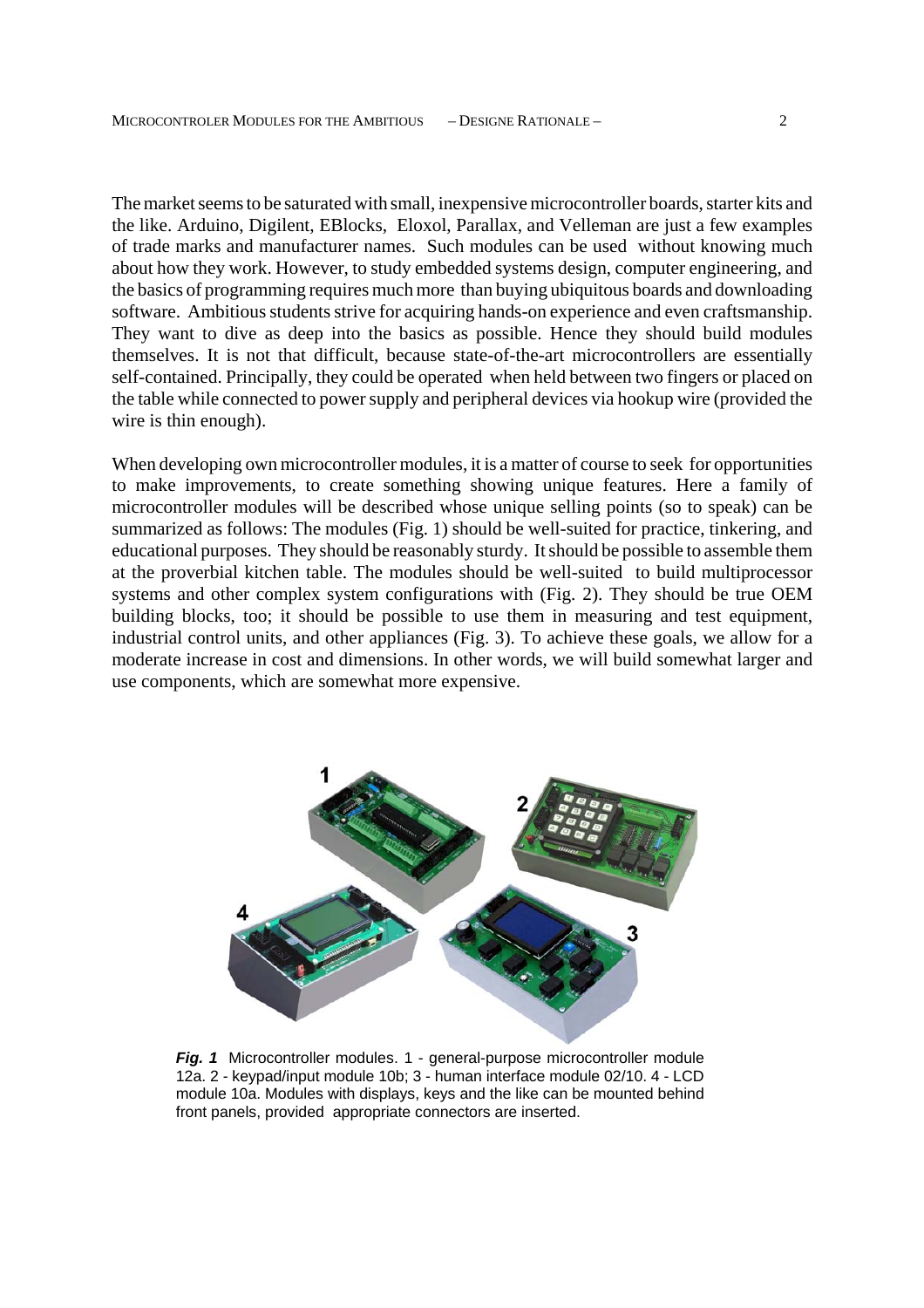

*Fig. 2* An experimental multiprocessor configuration. Five microcontroller modules are connected to a passive hub. One microcontroller is the master. Each of the controllers has its own I/O console, a human interface module 02/10.



*Fig.* 3 An educational model vehicle. a) shows the chassis on a makeshift test bench. b) illustrates, how our modules can be used as OEM building blocks. 1 general purpose microcontroller module 12a. 2 - human interface module 02/10. 3 - an application-specific board. 4 - power wiring.

## **Form Factors**

The modules should be mounted in enclosures or on a chassis. For educational and training purposes, where all components should be accessible easily, a sloped console would be most appropriate. Preliminary design studies gave pc board dimensions of approximately the size of an eurocard (about 100 by 160 mm) or somewhat less. Sifting through catalogues resulted in the selection of a Teko enclosure, which can accommodate a PC board of approx. 92 by 156 mm (approx.  $3\frac{5}{8}$ " by  $6\frac{5}{32}$ ")<sup>1</sup>. Such boards fit also nicely into enclosures for DIN rail mounting (Fig. 4). For larger boards, it was a natural choice to use enclosures of the same TEKO series.

<sup>1:</sup> Hammond Mfg. Co. has a series of enclosures with similar dimensions.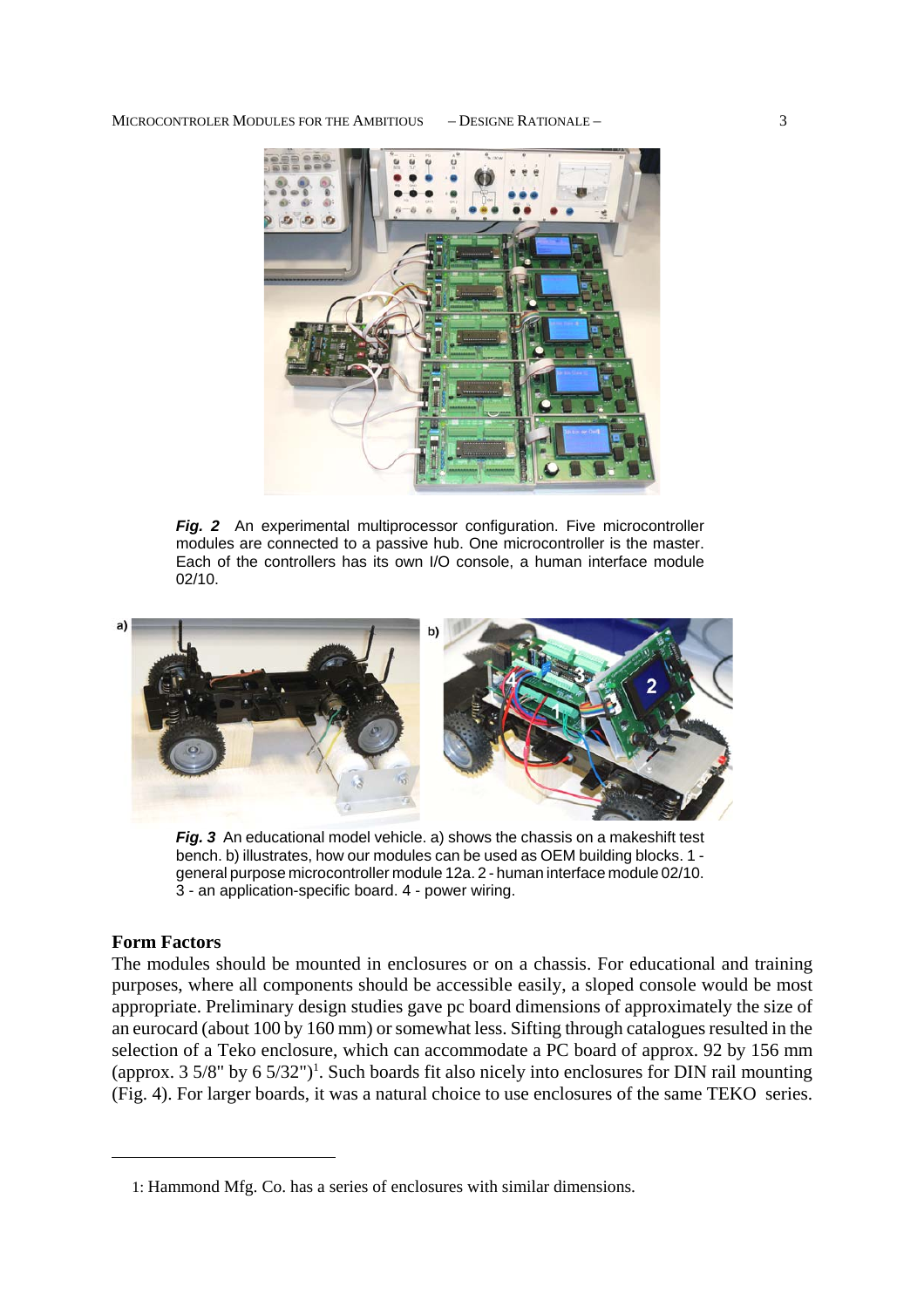

*Fig. 4* Modules mounted on a DIN rail. a) shows the mounting principle. b) is an educational system consisting of a microcontroller module (1), a human interface module (2) stacked above, and an LCD module (3), carrying a graphical LCD display.

## **Connectors**

The preferred connectors are pin headers for signal lines and terminal strips for power lines. We use pin headers with two rows and 100 mil pin pitch. Various types can be inserted. Depending on the connectors, other modules can be attached via cables or stacked one upon another. The contact assignment for I/O ports and programmer connectors was patterned after the industry standards set by Atmel AVR starter kits and programmers. Terminal strips have a pin pitch of 150 or 200 mil, respectively.

## **Wiring**

The modules are connected together via ribbon cables. Some modules provide for insertion of terminal strips, so that peripheral circuitry, power stages and the like can be attached simply via hookup wire. Arbitrary connector types can be inserted, provided the pin pitch is 150 mil (3,81 mm). We prefer detachable connectors from Phoenix Contact (Fig. 05; compare also Fig. 3b). They are somewhat more expensive, but leave the field or application wiring intact when the module is to be removed or swapped.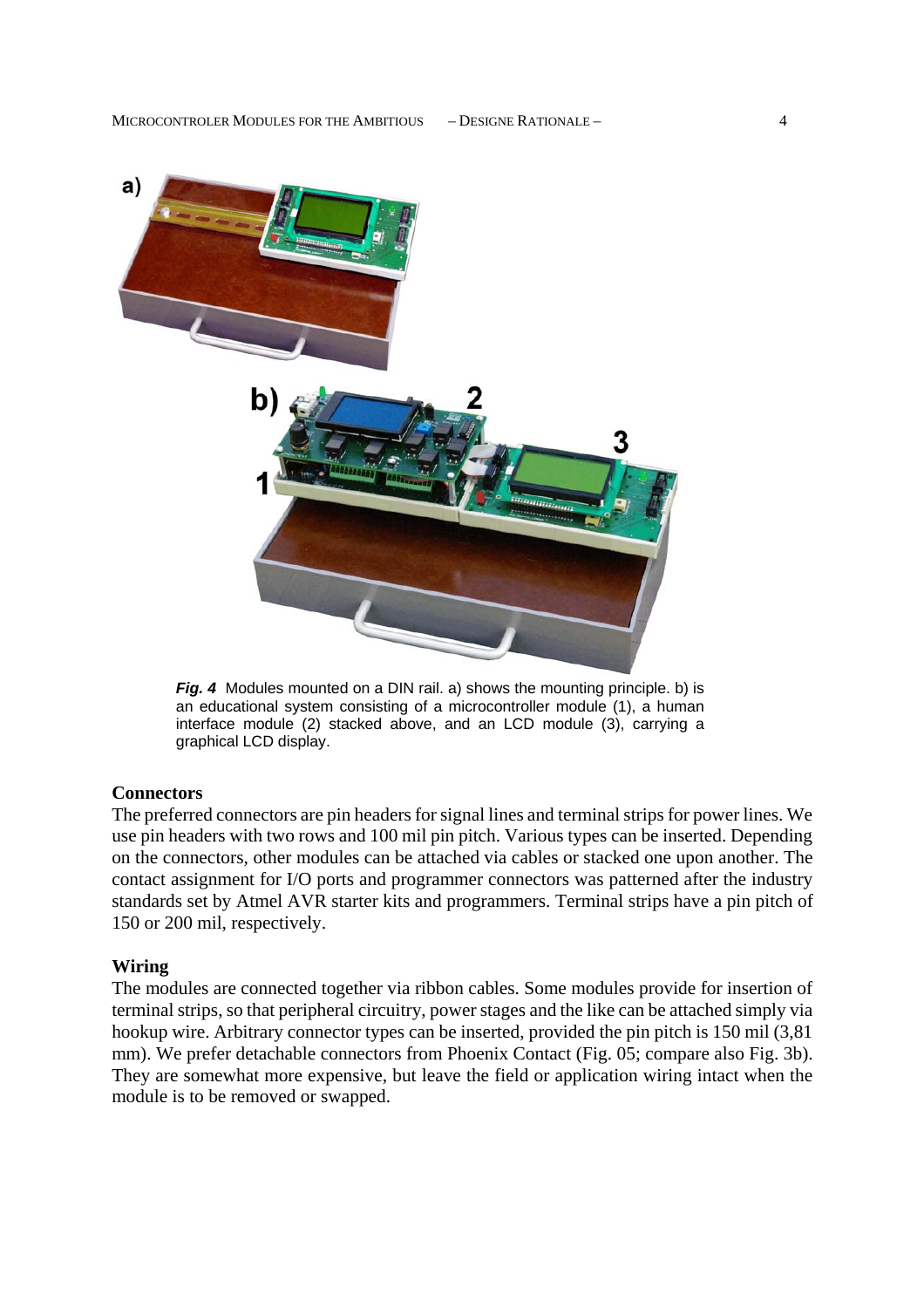#### MICROCONTROLER MODULES FOR THE AMBITIOUS – DESIGNE RATIONALE – 5



*Fig. 5* Microcontroller module wiht a historical joystick.

## **Power supply**

Most of the modules have a nominal supply voltage of 5 V. Lower voltages (like 3,3 v or 1,8 V) are delivered from low dropout regulators (LDOs) on the modules. The supply voltage is fed to the modules via terminal strips or the ribbon cables of the I/O connections. Some enclosures are equipped with appropriate jacks. A configuration of two or more modules has a common ground and a common 5-V-supply. A typical microcontroller configuration is powered via a 5 V mains adapter connected to the microcontroller module. The peripheral modules are powered via the interface cables. To facilitate bring-up and troubleshooting, the modules are equipped with power indication LEDs. Some modules can be operated with externally supplied 3,3 V. However, the problems of different signal levels have to be considered carefully, when other modules are to be connected.

## **Microcontroller families**

The first modules are based on Atmel AVR microcontrollers. They are ubiquitous, inexpensive and can be comprehended far more easily than other microcontroller families. Hardware design is not that difficult. The time a novice requires to become familiar with the basics and have first programs up and running, can be measured in hours instead of weeks, even if assembler is chosen as the programming language. There are simpler architectures. However, they impose stronger restrictions. Although one has to learn fewer instructions, more subtleties and quirks are to be taken into consideration. Other families of microcontrollers are significantly more powerful. But they are also much more complicated.

#### **Interfaces**

The most versatile interfaces are the microcontroller's I/O ports. A typical interface between microcontroller and peripheral modules is organized as a bidirectional data bus of 4 or 8 bits, accompanied by 4 or 8 control and strobe signals.

The primary communications interface is the serial interface. 5 V signalization is used for connecting modules over short distances (0,5... 1 m). RS-232 signalization is available for connecting to personal computers and other equipment. We use only the TX and RX lines. Synchronization issues are to be resolved at higher protocol layers. This venerable interface has particular advantages. It allows for independent transmissions in both directions (full duplex